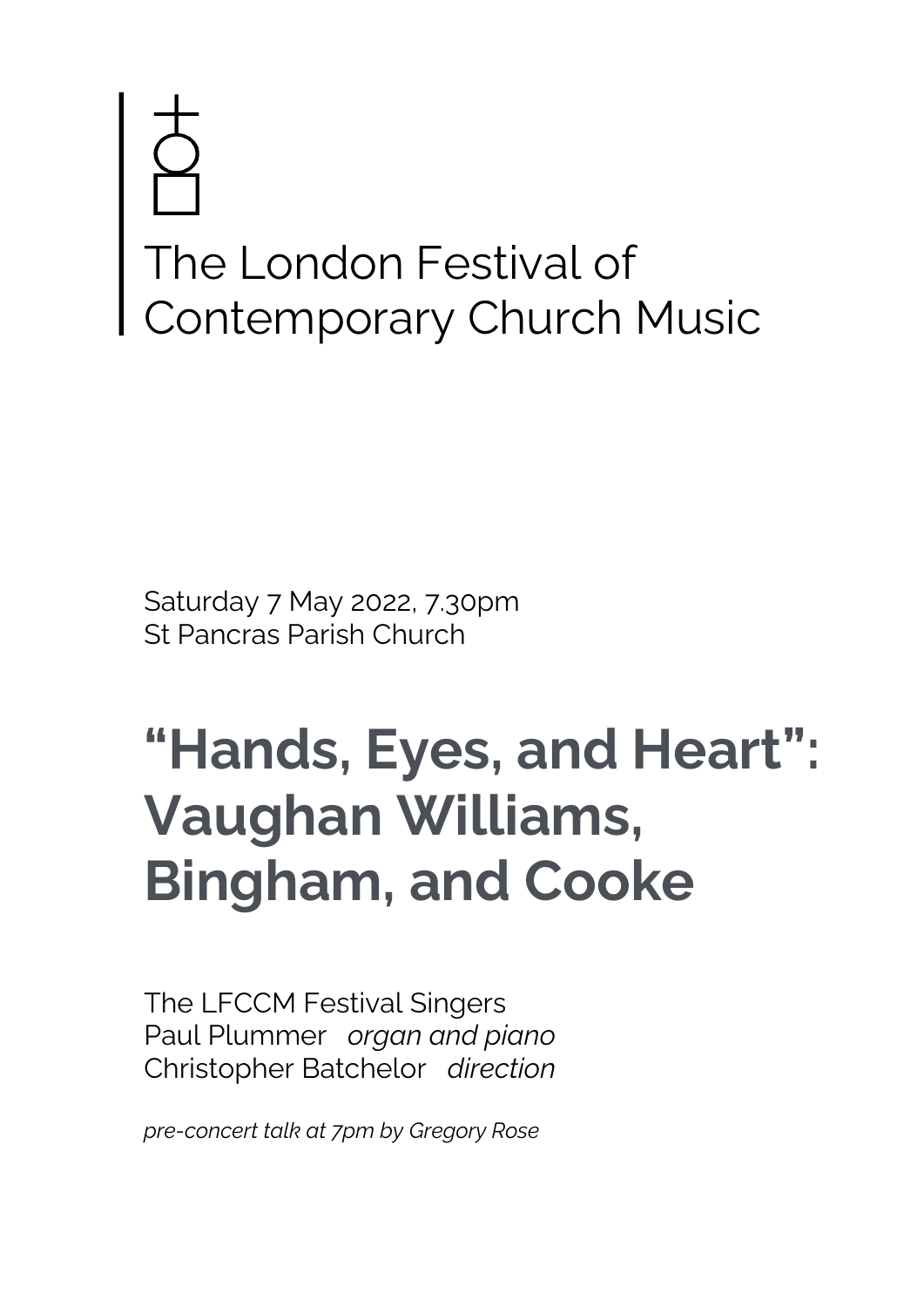# Programme

*Celebrating the 20th anniversary of The London Festival of Contemporary Church Music, the bicentenary of St Pancras Parish Church, and the marriage of Ralph Vaughan Williams and Ursula Wood in 1953*

| Judith Bingham         | Ave Virgo Sanctissima                       |
|------------------------|---------------------------------------------|
| Ralph Vaughan Williams | Kyrie Eleison from Mass in G Minor          |
| Judith Bingham         | The Pilgrimes Travels                       |
| Ralph Vaughan Williams | Gloria <i>from</i> Mass in G Minor          |
| Judith Bingham         | Sing, O Heavens                             |
| Ralph Vaughan Williams | Credo from Mass in G Minor                  |
| Judith Bingham         | Jesu, dulcis memoria                        |
| Ralph Vaughan Williams | Sanctus and Benedictus from Mass in G Minor |
| Judith Bingham         | The Morning Star Fades from the Sky         |
| Ralph Vaughan Williams | Agnus Dei from Mass in G Minor              |

#### **INTERVAL**

| Ralph Vaughan Williams | Four Last Songs                          |
|------------------------|------------------------------------------|
|                        | in a new arrangement for piano and choir |
|                        | by Jonathan Wikeley                      |

i. Procris ii. Tired iii. Hands, Eyes, and Heart iv. Menelaus

**Phillip Cooke Festival Te Deum**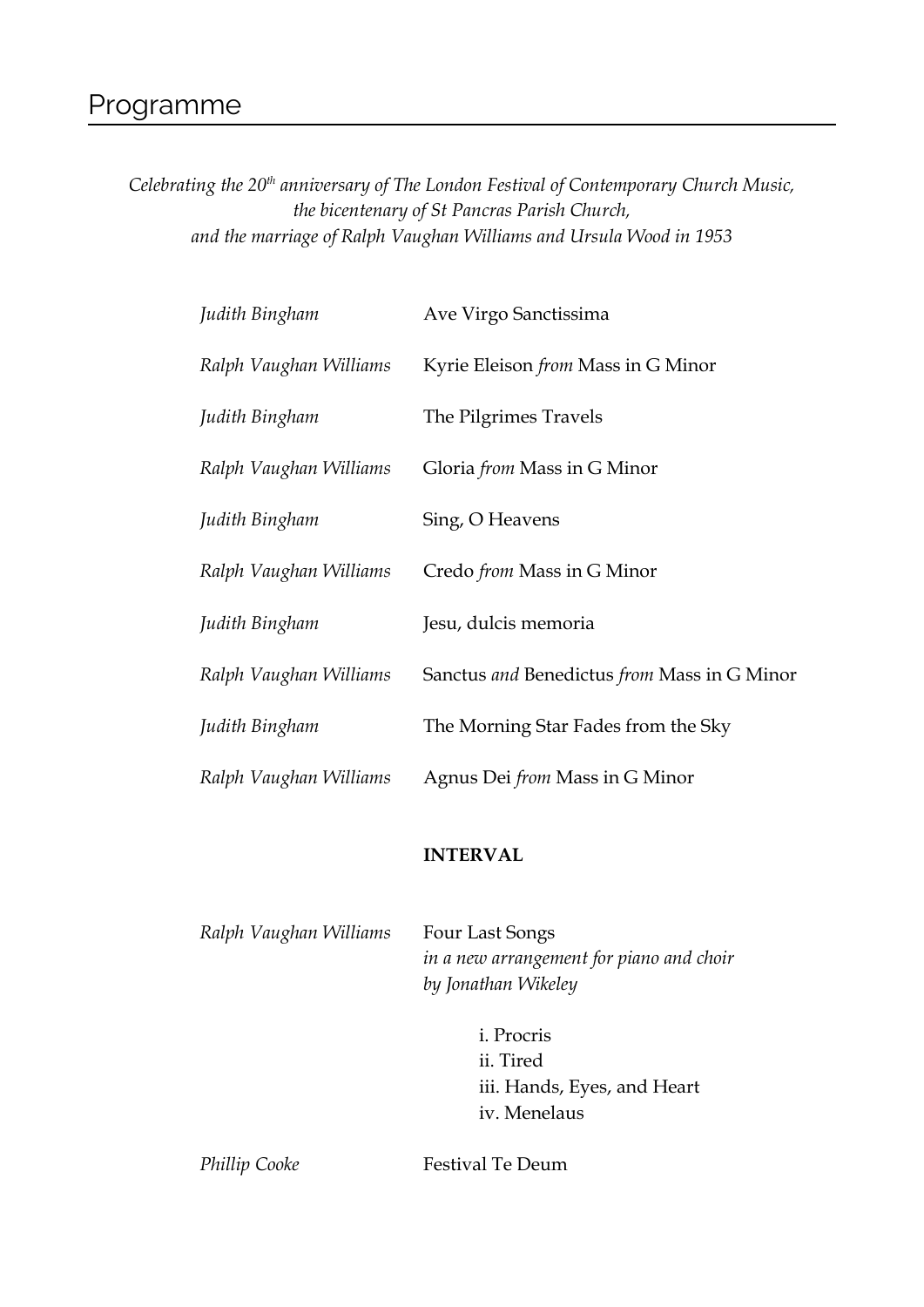#### **Mass in G Minor** (1921)

*Ralph Vaughan Williams*

The early 1920s marked a pastoral interlude for Vaughan Williams. As well as the opera Sir John in Love, the period also saw the composition of *The Lark Ascending*, the *Pastoral Symphony* and *The Shepherds of the Delectable Mountains*. In 1921, the same year as the latter two pieces, Vaughan Williams also wrote his *Mass in G Minor*. Its musical link with the pastoral works is unmissable, as the piece is full of the rich harmonies associated with the composer in his most "English summer-time" moments, but the origins of the piece are also – as with Howell's *Requiem* – in the revival of English polyphony and with Vaughan Williams' identification of his music with "the imperishable glories of English prose".

Gustav Holst and Vaughan Williams were very close at this time, and the piece is dedicated to Holst and the Whitsuntide Singers. It received its first performance on 6 December 1922 in Birmingham Town Hall. The first liturgical performance was at Westminster Cathedral under R R Terry, who took an instant liking to the work and who (along with Holst) championed its liturgical use. The success of the Mass as a liturgical work in post-war Britain is best summed up in Terry's own words to Vaughan Williams: "I'm quite sincere when I say that it is the work one has all along been waiting for. In your individual and modern idiom you have really captured the old liturgical spirit and atmosphere."

> *Adapted from notes by Barry Creasy Chairman, Collegium Musicum of London*

**Ave Virgo Sanctissima** (2011) **The Pilgrimes Travels** (2010) **Sing, O Heavens** (2016) **Jesu, dulcis memoria** (2015) **The Morning Star Fades from the Sky** (2018)

The text of *Ave Virgo Sanctissima* comes from an old Spanish Antiphon for the Nativity of St. John the Baptist. The piece was commissioned by the church of St. Thomas the Apostle, Los Angeles. It is made up of contributions from three sources: the Roman poet Prudentius (b. 348), St Ambrose (c. 337–397) and an anonymous author.

*The Pilgrimes Travels* was commissioned for St Paul's Cathedral using poetry by Emilia Lanier (1569-1645). Lanier was perhaps one of the earliest known female poets in England, and *The Pilgrimes Travels* is taken from a larger poetry collection, "Salve Deus Rex Judaeorum" (Hail, God, King of the Jews). It was published in 1611 and is considered by many to be an early feminist work because of Lanier's spirited defence of some of the female characters in the Bible (including Eve and Pilate's Wife). The music is described by the composer as a "fantasy on 4 notes by Alfonso Ferrabosco II".

*Sing, O Heavens* is an ecstatic setting of verses from Isaiah (49:13) and Michelangelo (1475-1564), translated by William Wordsworth (1770–1850). After an initial declamatory statement of the biblical verse, the composer responds to Michelangelo's intimate text much more delicately, alternating between upper and lower voices over upper and lower pedal notes.

*Jesu, dulcis memoria* is based on a text by St. Bernard of Clairvaux (1090-1153) and medieval anon. The work was commissioned by Headington School as part of the school's centenary celebrations at St Paul's Cathedral.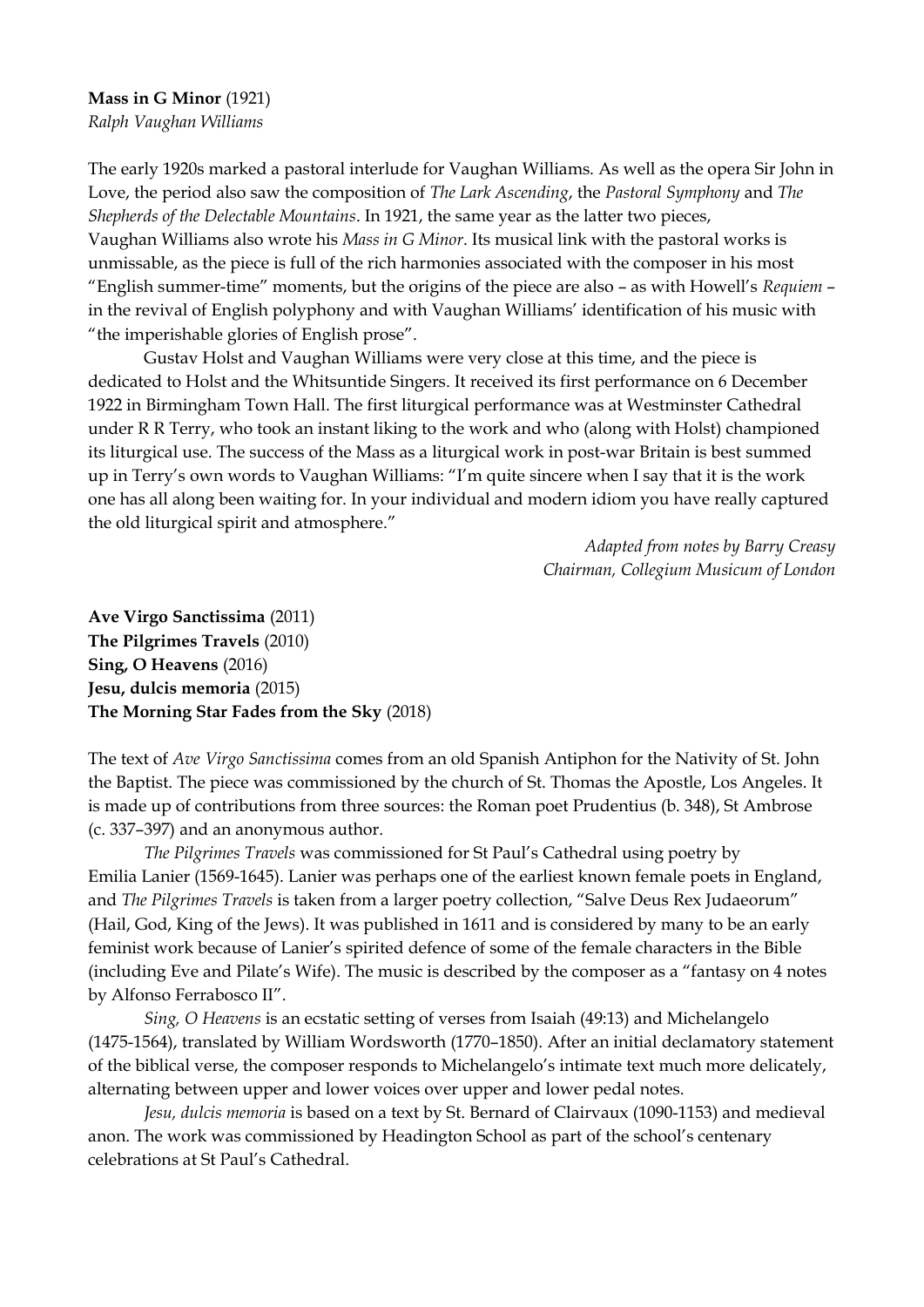*The Morning Star Fades from the Sky* was commissioned for The London Festival of Contemporary Church Music and was premiered during 2018's Festival on BBC Radio 3 as part of a live broadcast of Choral Evensong. It sets texts from Goethe's *Faust*, translated by Shelley and Bingham, alongside verses from the "Liturgia Horarum", translated by John Julian (1839–1913). It is dedicated to LFCCM founder and artistic director Christopher Batchelor.

#### **Four Last Songs** (1958)

*Ralph Vaughan Williams arr. Jonathan Wikeley* (2022)

*Vaughan Williams married Ursula Wood in 1953 in the Vestry Chapel here at St Pancras Parish Church; These four songs were composed during the following years of Vaughan Williams' life, setting texts by Wood. Tonight's performance is the premiere of a new choral arrangement of the songs by Jonathan Wikeley in celebration of the 150th anniversary of Vaughan Williams' birth.* 

Of course, "last pieces" are hardly conceived as such – rare is the composer who writes a final work and lays down their pen knowing they will not pick it up again. And Ralph Vaughan Williams' four last songs may be "last", but it is likely they were not even thought of by him as a set. *Menelaus* (1954) and *Procis* (1958) were to be part of one cycle; *Hands, Eyes, and Heart* (1956) and *Tired* (1956) part of another.

That said, as a sequence these four songs offer a beautiful snapshot of two different aspects of Vaughan Williams' writing. He wrote for amateur choirs all his life; like his younger colleague Britten he was able to write accessible music for the inexperienced singer that wears its learning lightly while losing none of its emotion. The middle two songs, *Tired* and *Hands, Eyes and Heart*, are simple and affecting, and in arranging them for unaccompanied choir I have tried to retain their simplicity.

*Procris* and *Menelaus* show a different side of the composer: this is the Vaughan Williams of mystery and intense colour, of swirling mists and (occasionally dark) magic. The ever-shifting harmonies in both of these piece offer both a challenge and an opportunity to the arranger. I have tried to harness some of the floating magic of Prospero in *Three Shakespeare Songs*, aiming to add an extra dab of colour to Vaughan Williams' already fantastical piano score.

So, not "last" perhaps, but they *are* his last songs, and why not allow ourselves to listen to them as such? In which case what could be more apt and moving than the final words of *Menelaus*: "You shall come home and love shall fold you in joy, and lay your heart on her Breast."

*Programme note by Jonathan Wikeley*

#### **Festival Te Deum** (2022)

*Phillip Cooke*

This second setting of the *Te Deum* is more expansive than my first (a liturgical setting written in 2010). It is split into four movements and featuring a prominent solo soprano part. It takes a short self-quotation from an earlier work, the *Missa Brevis*, as the basis for a fifteen-minute modal fantasia where key themes, chords and gestures are woven throughout. The third movement, *O Lord, Save Thy People*, was composed first and can be used separately as an anthem. This movement was written in response to the crisis in Ukraine and the helplessness that I, like many, felt in the face of such horror. The text ("O Lord, save thy people and bless thine heritage") seemed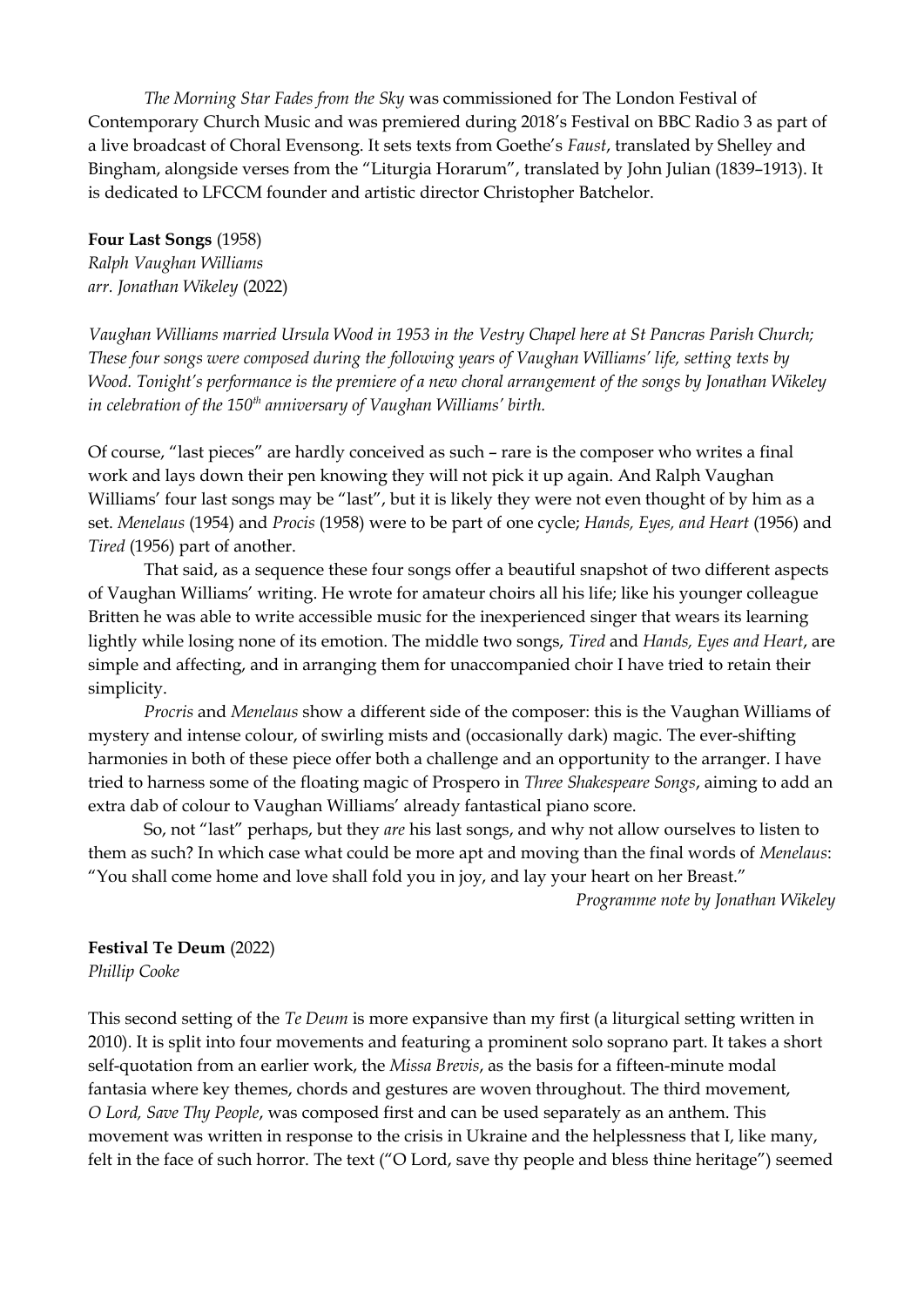apposite in the circumstances, and the plangent opening bass solo, the unresolved material and static harmonies mirrored my feelings toward the conflict. The material from this is then filtered throughout the surrounding movements, colouring even the most triumphant outbursts.

Like my previous setting, this is a Te Deum that is both questioning yet reaffirming, present yet distant, and majestic yet fragile. It was written for the 20<sup>th</sup> anniversary of The London Festival of Contemporary Church Music, which has been so supportive of my music over the past twelve years and continues to bring light, beauty, and innovation into the church music of today. Tonight's performance is given in memory of all of those who have lost their lives in the Ukraine conflict.

*Programme note by Phillip Cooke*

# **Biographies**

### Judith Bingham

Born in Nottingham in 1952, Judith Bingham studied composition and singing at the Royal Academy of Music in London. Her composition studies with Alan Bush and Eric Fenby were later supplemented by lessons from Hans Keller. She was awarded the Principal's prize in 1971 and, six years later, the BBC Young Composer award. Other composition prizes include the Barlow Prize for a cappella music (2004) and three British Composer Awards (two in 2004, one in 2006). She was made a Fellow of the Royal School of Church Music in 2007.

Her first commissions, in the 1970s, were from The Finchley Children's Music Group, The King's Singers, and Peter Pears, but she also wrote 4 pieces for the newly formed Songmaker's Almanac, and a string of chamber works for, amongst others, the New London Consort; she was one of the first composers to write contemporary music for medieval instruments. In 1983, she joined The BBC Singers as a full time member of the chorus and toured extensively with them, singing many solo parts. She left the group at the end of 1995 to concentrate on her activities as a composer, though she continued to sing professionally for some years.

Judith has enjoyed a long association with The BBC Singers, both as a singer and as a formal Composer in Association. On first joining the group she wrote a series of choral works, many of them based on texts compiled from disparate sources as an integral part of the compositional process. Several of these were for The BBC Singers, but there were also pieces for other professional, amateur and collegiate choirs, including *Salt in the Blood*, written for the BBC Symphony Chorus to perform at the 1995 Proms, a *Magnificat and Nunc Dimittis* for King's College, Cambridge, and diverse anthems and church works for St John's College, Cambridge, the cathedrals of Winchester and Lichfield, and Westminster Abbey.

Judith has been involved in many education projects, with the LSO, the BBC Philharmonic, and the BBC Young Composer of the Year. Recent premieres include *Les Saintes Maries de la Mer*, a new piece for girl's voices commissioned by the City of London Festival and first performed by the combined girls' choirs of Southwark and Guildford Cathedral, in Southwark Cathedral, London.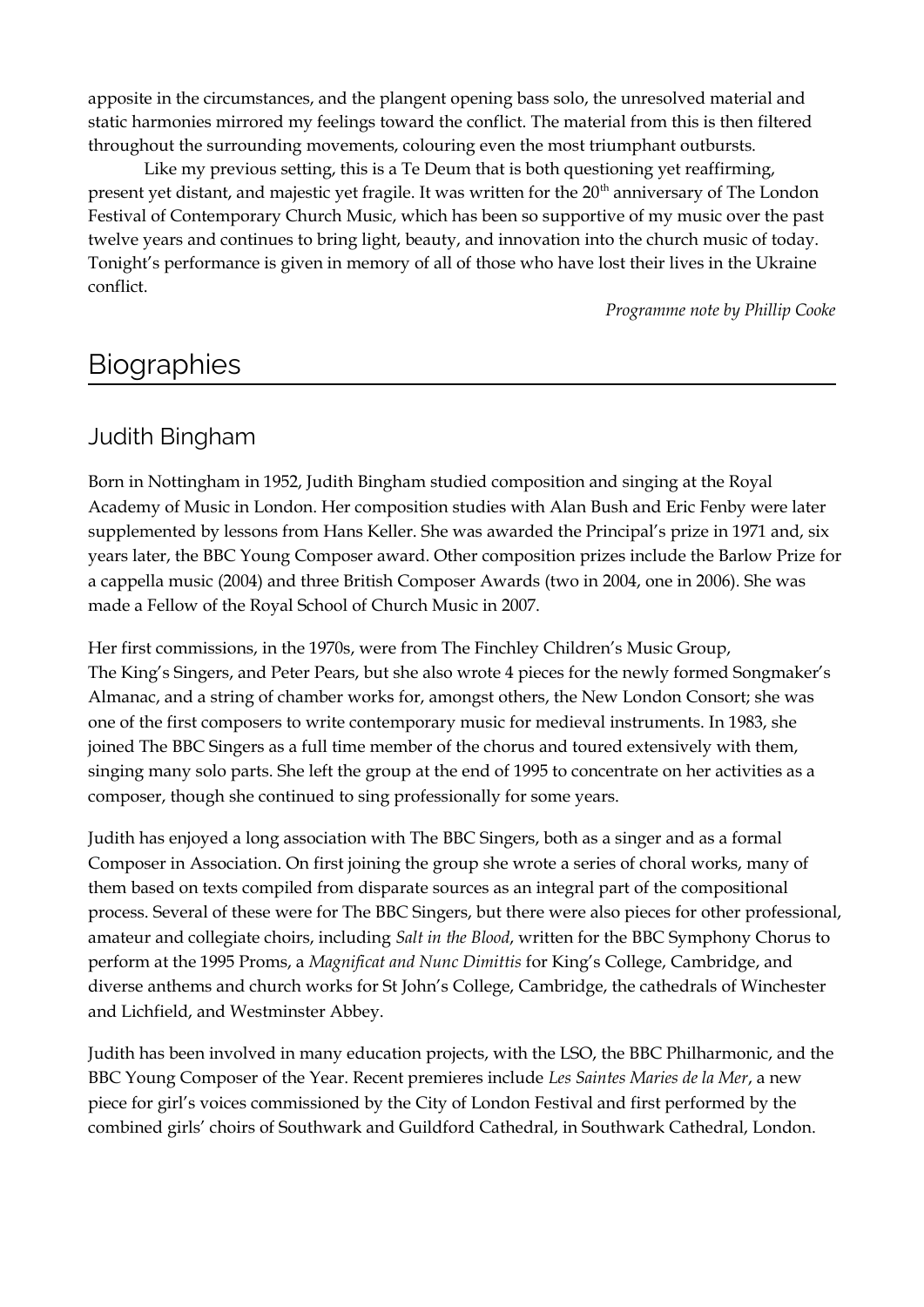# Jonathan Wikeley

Jonathan Wikeley is Director of Music at All Saints Church, Fulham and Choral Consultant and Editor for Hal Leonard Europe. He also works as a freelance journalist, composer and music arranger, including commissions from choirs as diverse as Whitstable Choral Society and The BBC Singers. In 2020 over 20,000 people sang his arrangements for Gareth Malone's "Great British Home Chorus". He has written for publications in Britain and the USA and has spoken about early music for BBC Radio 3. He conducts several ensembles in London, and has accompanied Ladysmith Black Mambazo at the Royal Opera House. His arrangements and compositions have been broadcast on BBC Radio 3 and BBC Radio 4 and published and performed around the world.

# Phillip Cooke

Phillip Cooke was born in Cumbria in 1980, spending the first 18 years of his life in the Lake District. He studied composition in Durham and Manchester Universities and for a PhD with Anthony Powers at Cardiff University. In 2012 Phillip was a winner of the Musica Sacra International Composers Competition which led to performances in Poland and Lithuania. In 2016 he won the Gesualdo Six Composition Prize for his motet *Judas mercator pessimus*. In 2017 his anthem *For He is Our Peace* won the Tenth Annual Anthem Competition in Worcester, Massachusetts, and in 2020 his work *Ave Maria, mater Dei* won the ORTUS prize.

Recent works have been featured at The London Festival of Contemporary Church Music, the Lake District Summer Music Festival, Tête à Tête Opera Festival, Musica Sacrae (Poland), Sound Festival (Aberdeen), St Magnus Festival, The Cumnock Tryst and the John Armitage Memorial (JAM) concerts. Phillip's works have been performed in many of the leading cathedrals and churches in the UK by ensembles including The BBC Singers and The Sixteen.

His work has regularly been premiered and broadcast on BBC Radio 3 and has also recently been broadcast on BBC Radio 4 and Classic FM. His large-scale choral/orchestral work *Noah's Fire* was premiered in Chester Cathedral in November 2015. A CD of his choral works performed by the Chapel Choir of Selwyn College, Cambridge and Onyx Brass was released to great acclaim on Regent Records in 2014, and recordings of his pieces *The Eternal Ecstasy* (recorded by Selwyn in 2015) and *The World on Fire* (recorded by the Choir of The Queen's College, Oxford in 2017) have reached the classical charts top 10.

Phillip is strongly influenced by his native Lake District and its history. His main musical influences are found in continuing and reconciling a pastoral British tradition; he has written articles on James MacMillan, Edward Elgar, Herbert Howells, Francis Pott, and British secular Requiem settings. He co-edited a book of essays on Howells, published in 2013, and wrote the first major study on MacMillan's music, published in 2019.

From 2007 to 2008 he was a Career Development Fellow at the Faculty of Music, Oxford University and a Junior Research Fellow at The Queen's College, Oxford from 2007 to 2010. He was composition tutor at Eton College from 2011 to 2012. In 2013 he was appointed a Lecturer in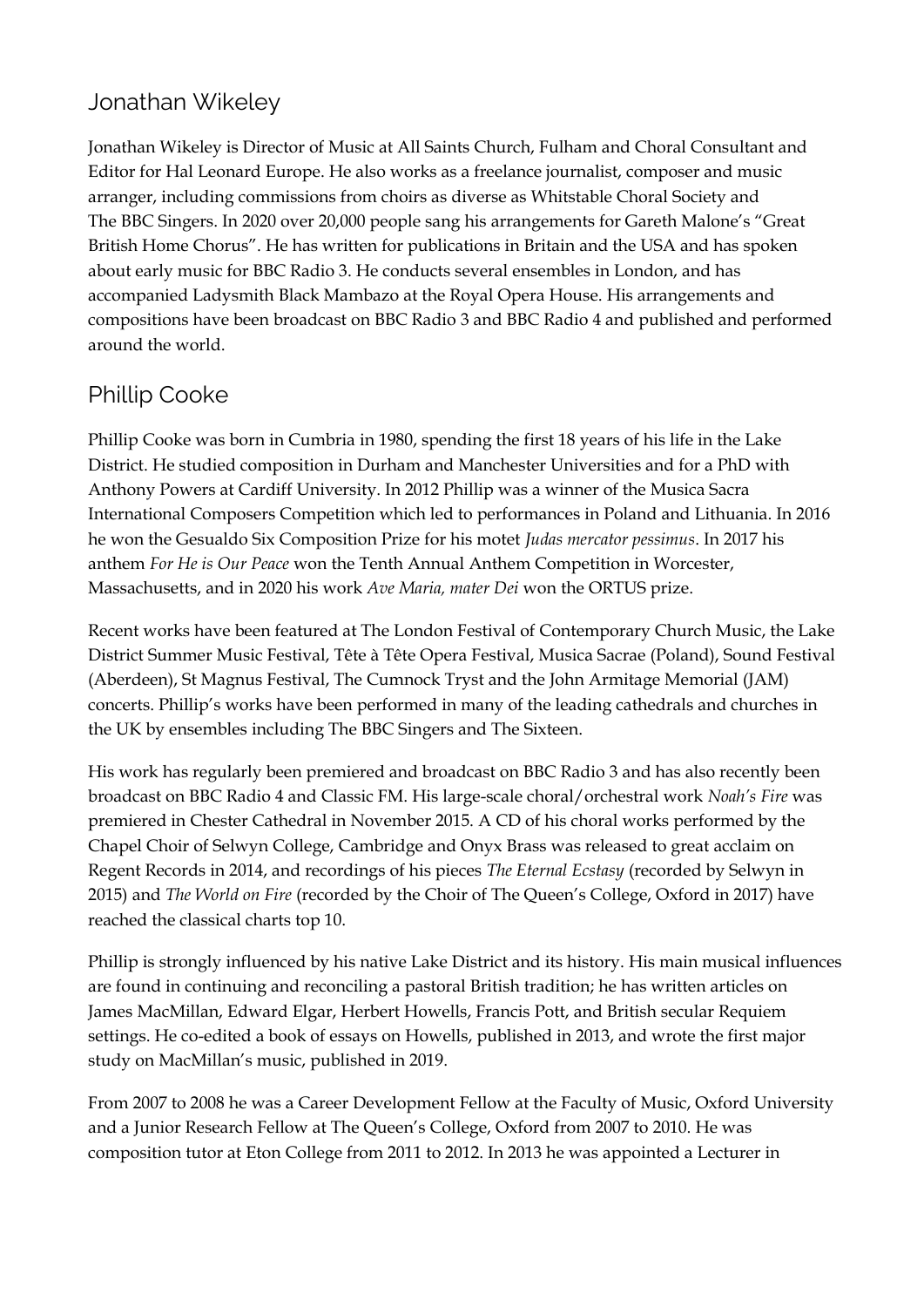Composition at Aberdeen University, becoming Deputy Head in 2015, Senior Lecturer in 2017, and Head of Music from 2018 to 2021. His choral music is published by Novello and Schott.

# The LFCCM Festival Singers

*Soprano* Felicity Davies Felicity Hayward Jenni Harper *Alto* Catherine Backhouse Helen Hughson Karl Gietzmann *Tenor* Matthew Howard Michael Solomon Williams Graham Neal *Bass* Christian Goursaud Gavin Cranmer-Moralee Sebastian Bosley

The Festival's own professional vocal ensemble, The LFCCM Festival Singers, expands and augments the Choir of St Pancras Parish Church with additional singers from London's world-class choral institutions. Most members of the ensemble have come from a collegiate background and gone on to study as postgraduate students at one of the London conservatoires. This combination of superb sight-reading and world-class vocal training gives the group tremendous flexibility, enabling the performance of a repertory that spans five centuries: ranging from motets from the Eton Choirbook to new commissions by composers such as Roxanna Panufnik, Michael Berkeley, Cecilia McDowall, Howard Skempton, Michael Finnissy, Gabriel Jackson, Francis Pott, Sebastian Forbes, Francis Grier, Kerry Andrew, Antony Pitts, and many more.

### Paul Plummer

Paul Plummer was Organ Scholar of New College, Oxford before moving to London to study piano accompaniment. He worked as Assistant Organist of St Marylebone Parish Church and Director of Music at St Stephen's, Gloucester Road. At St Stephen's in 1998, he set up the Rush-Hour Recital series which continues to attract substantial interest and is connected to the nearby Royal College of Music. He also oversaw the rebuild of the church's large Norman & Beard organ before leaving in 2002.

Organ recital engagements include St Paul's Cathedral, Westminster Abbey, and Westminster Cathedral; he has also played on tour in the United States with the Cathedral Singers of Christ Church, Oxford and deputised in many British cathedrals. From 2008 to 2013 he lived in Germany and Austria, working as a pianist in opera houses, but has since been back in the UK working as a freelance vocal coach and piano accompanist. He has worked as a vocal coach for the young artist programmes of The Royal Opera and for the Polish National Opera in Warsaw, and accompanies rehearsals regularly for London choirs such as The BBC Singers and Chorus of Opera Rara. In October 2016, he was organist for the acclaimed CD of choral works by William Petter, *Ablaze with Light*.

During the Covid period Paul was the piano accompanist of many live-streamed concerts with the collective Proud Songsters (still available online), and also accompanied baritone Jamie W. Hall on a CD recording of *Die Schöne Müllerin* recently released on Convivium Records. He enjoys tweeting angrily as @LonOperaCoach.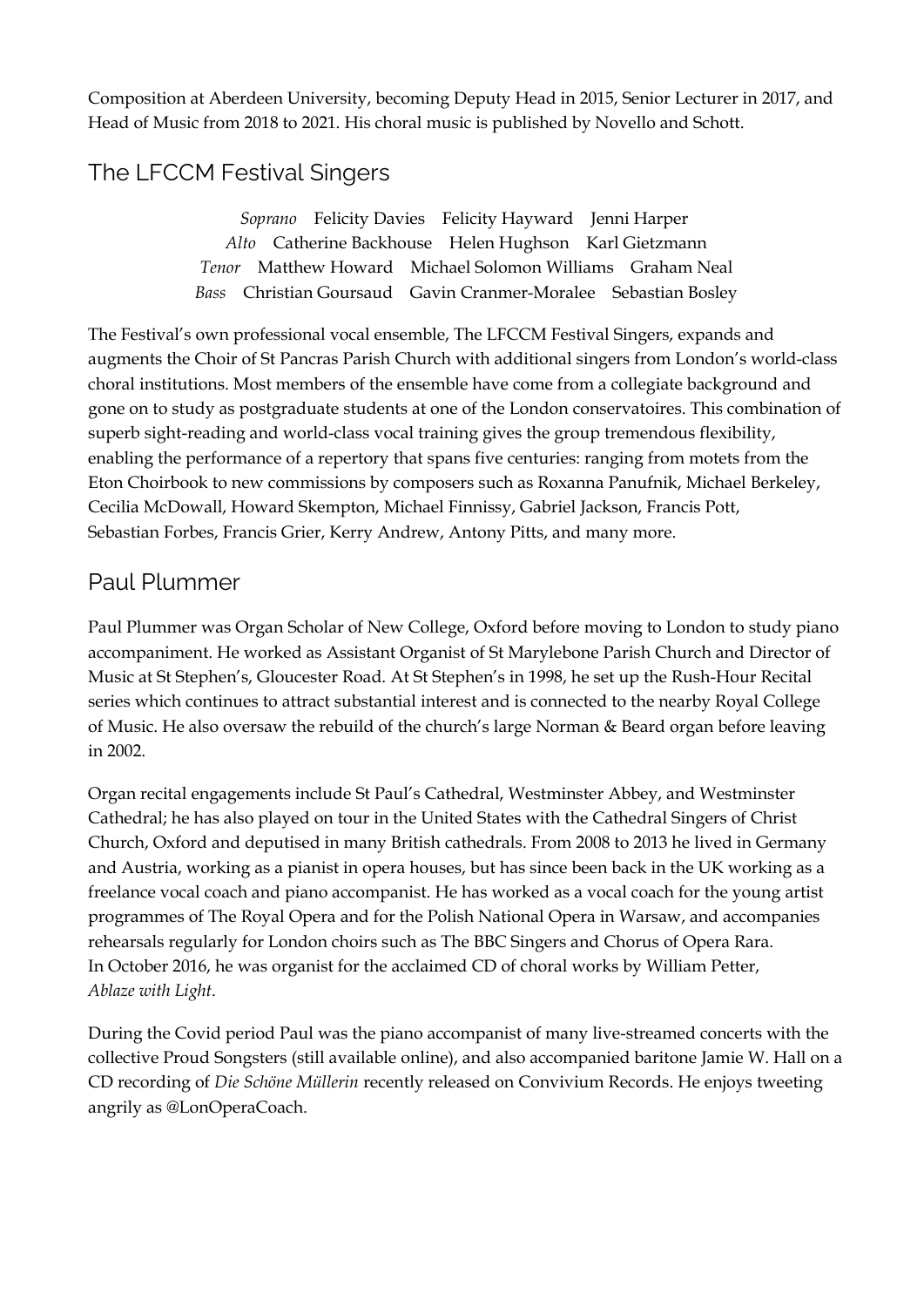## Christopher Batchelor

Christopher was an organ scholar of Hertford College, Oxford, during which time he was taught by James Dalton. After graduating he moved to Cambridge where, under the supervision of Peter le Huray, he pursued research into  $17<sup>th</sup>$  century English church music, being awarded both an MPhil and a PhD. During this time he held positions at both Downing and Gonville & Caius Colleges. He moved to London in 1988, succeeding Christopher Bowers-Broadbent as Director of Music and Organist of St Pancras Parish Church. He has taught at a number of institutions, including University College School and the Royal Military School of Music where he was Professor of Orchestration and Arranging. Following the re-establishment of the London College of Music in 2006, Christopher became head of the institution, working with many well-known colleagues and establishing a modern conservatoire. His contributions to education and contemporary church music have recently been acknowledged by the award of an Hon. FLCM. Alongside his performing experience, he has a long-standing practical interest in the organ and was Managing Director of Harrison and Harrison Organ Builders until July 2017; his legacy has been described as "unprecedented". He continues his association with the organ as an advisor/consultant.

Christopher founded The London Festival of Contemporary Church Music in 2002.

More events this week at The London Festival of Contemporary Church Music

*All events take place at St Pancras Parish Church*

#### **Saturday 7 May and Sunday 8 May** *2pm – 6pm* **Ralph Vaughan Williams and Ursula Wood at St Pancras Church**: Exhibition

The crypt gallery hosts an exhibition celebrating the bicentenary of St Pancras Parish Church, including a curated display of artefacts from The British Library related to the marriage of Vaughan Williams to Ursula Wood in the Vestry Chapel of the church in 1953.

**Monday 9 May**

*7.30pm "***Contrapunctus": A History of the Mass**: Concert

*This event is ticketed. Book online at lfccm.com/tickets*

This performance by The Swan Consort places a new *Missa Brevis* by Alastair Borthwick in the context of 16th-century English sacred music, with works by John Taverner, Thomas Tallis, and William Byrd.

#### **Tuesday 10 May**

*5.30pm "***Cymbals and Dances"**: Organ and Dance Rush-Hour Recital

An innovative collaborative event that takes a journey into the world of music and movement, adding a fascinating new dimension to the traditional organ recital. Four groups from London Contemporary Dance School are joined by organist Paul Plummer in this presentation of new organ music submitted to the Festival's "Call for Scores" project.